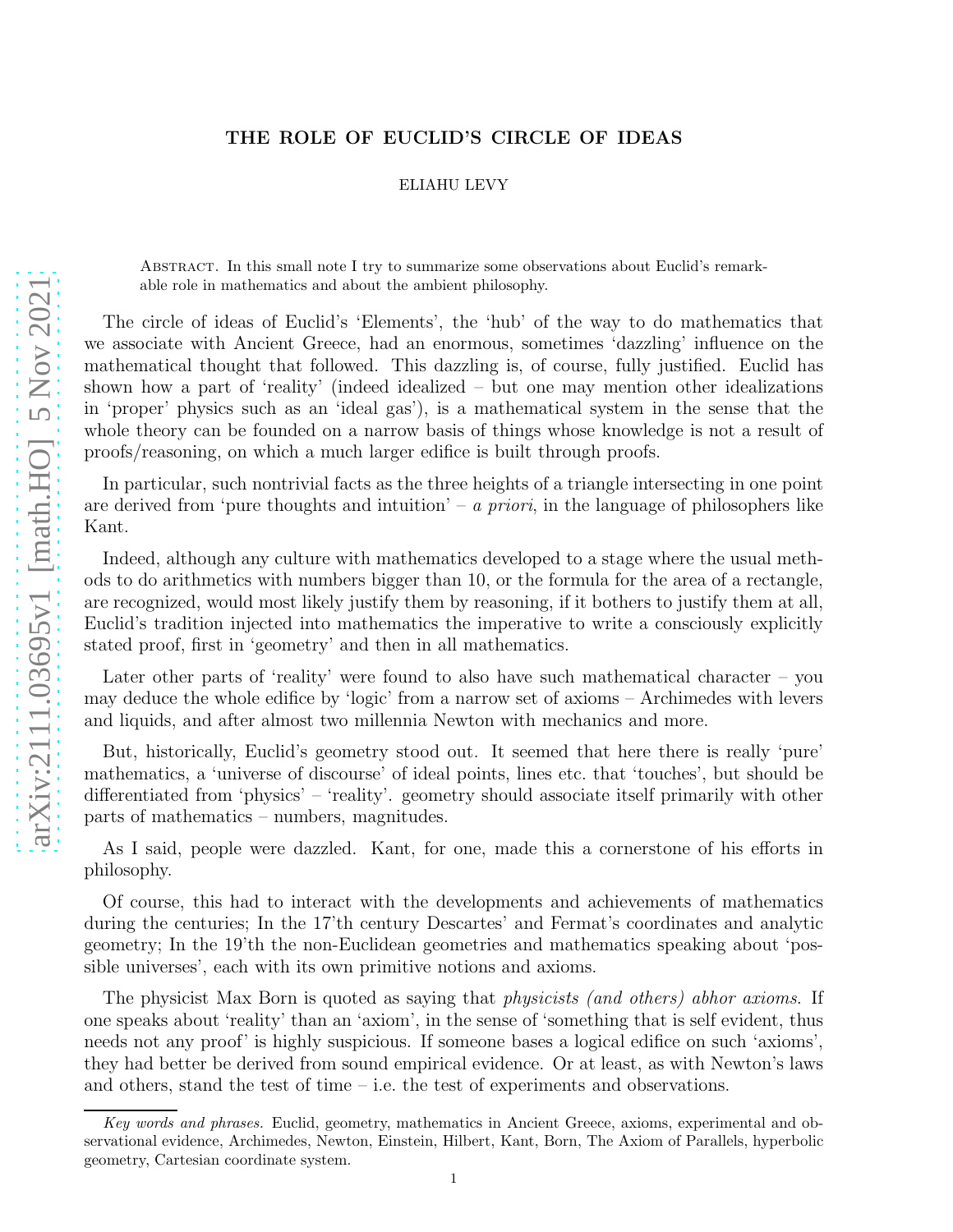But Euclid is not presented and conceived in that way. Thus Kant was convinced that it is 'a priori' – not based on empirical evidence at all.

Let us have a closer look at Euclid and the 'Elements'.

The books of the 'Elements' deal primarily with Plane Geometry, Numbers (arithmetics, with beautiful theorems like the existence of an infinite number of primes or the Euclidean algorithm to find the greatest common devisor of two natural numbers) and Space Geometry.

Each subject begins with 'definitions'. But only for Plane Geometry, in book I, there are 'postulates' and 'common notions' that traditionally are called also 'axioms'. But these are, with two exceptions, rather general principles such as: 'if one adds the same thing to equals one gets equals', or instructions to construct, such as 'construct a circle with given center and radius' that one may interpret as a (constructive) statement of existence. For Numbers and Space Geometry there are only 'definitions'.

But what is highly striking is that while for Numbers and Space Geometry everything apparently follows just from the definitions, that is the case also with the sections about Plane Geometry. With one exception, the 'postulates' and 'common notions' are only marginally used. In fact the main vehicle of the proofs are movements of figures, making them coinciding and making segments or triangles congruent, or one falling short of another etc.

When Hilbert, around the end of the 19'th century, published his fully axiomatic version of Euclid (in his book 'Foundations of Geometry'), he had to state basic congruence 'theorems' as axioms (say, two triangles with equal corresponding sides and equal angles between them are congruent, thus equal in the other sides and angles) which Euclid does not do. For him, these are not axioms but consequences of the 'moving' of figures.

But the possibility of these movements is, albeit in an 'idealized' form (in the sense of things like 'ideal gas') a highly *empirical fact* – in our world we can translate and rotate solid bodies – which would not be possible if we lived in, say, the two dimensional surface of a sculpture (or if our space was curved, as general relativity teaches us to be the case, but in a negligible amount for all our usual purposes, from building houses to space travel).

Euclid's geometry thus assumes a role, along with things like Newton's mechanics, of a valid part of physics, with assumptions ('axioms') justified empirically (either initially or by standing 'the test of time').

In particular (see Albert Einstein's famous 'Geometrie und Erfahrung' article [\[Ei\]](#page-2-0)) while for our everyday 'rigid objects' we observe empirically the possibility of the above-mentioned movements, to a good enough precision, thus 'initially justifying Euclid', physics uses Euclidean geometry also in, say, atomic scales – here the justification would not be initial but 'standing the test of time'.

Yet one must note the traditional difference of attitude. Firstly, contrary to Newton, Euclid succeeds in 'concealing' the fact that the possibility of his 'movements' rests on our empirical knowledge, thus 'deceives' people like Kant. Secondly, contrary to mechanics etc. as a branch of physics, geometry, even in the 'Elements', has its eye on other mathematics, numbers etc, hence mathematical rigor is always 'at the horizon'. A book like Hilbert's would be much less expected in mechanics.

The real reason for that is that geometry, even as an algebra of coordinates, has a rich 'intrinsic' mathematical contents. When mechanics has also something to contribute here, such as the notion of center of equilibrium or densities of 'weight', they fall naturally under forms of 'geometry', inasmuch as one is concerned with 'mathematics' intrinsic contents'.